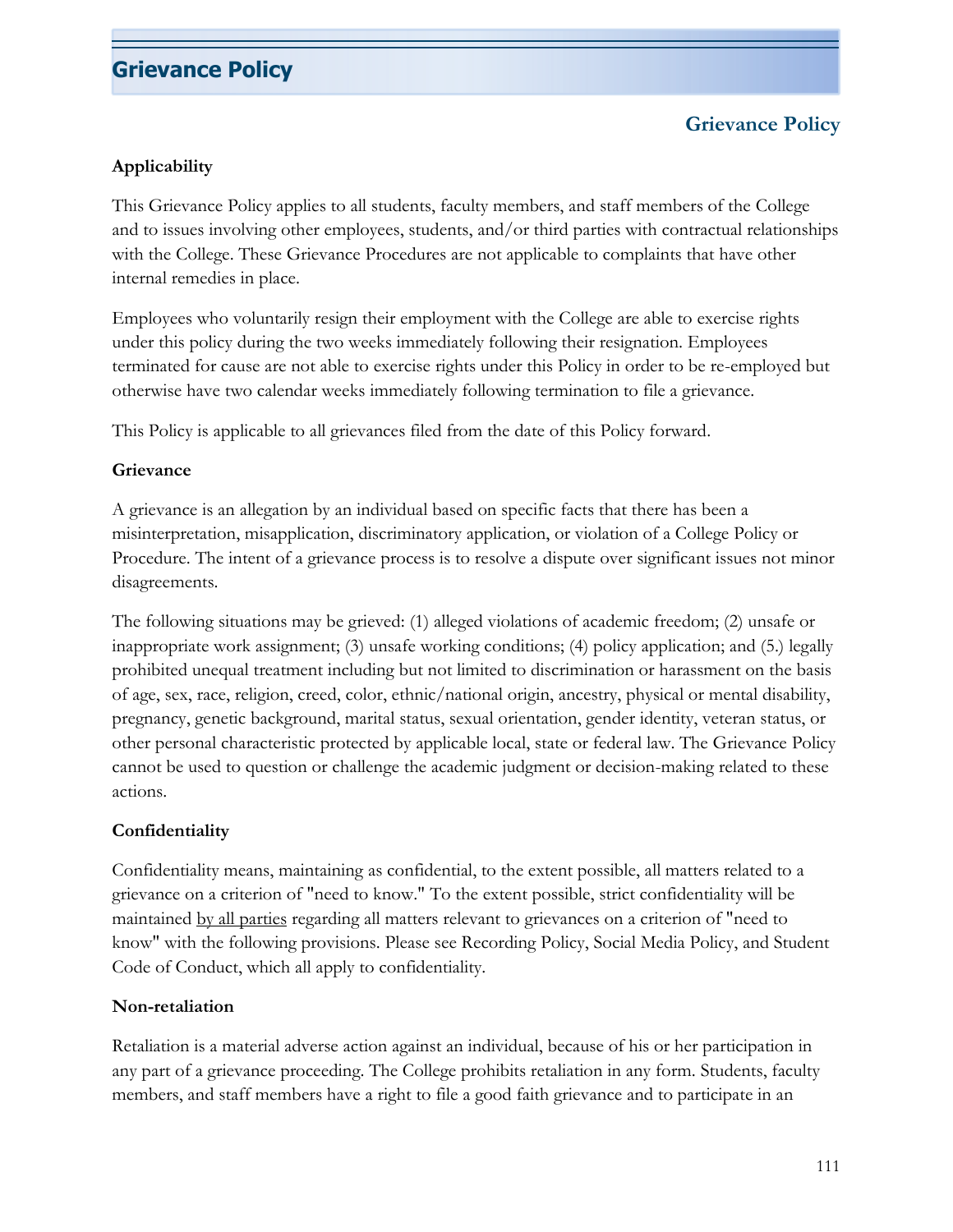informal and formal grievance procedure without fear of retaliation. The College will not tolerate retaliation against the Grievant, Respondent(s), Witnesses, Panel Members, Grievance Coordinator(s) or against any other individuals formally involved as parties to the grievance procedure. Any attempt to retaliate against a person or persons for raising an issue or participating in dispute resolution under this Policy is strictly prohibited. Any person who makes such an attempt will be subject to whatever disciplinary action the College concludes is appropriate, up to and including termination. Please see Recording Policy, Social Media Policy, and Student Code of Conduct, which all apply to non-retaliation.

#### **Student Publications**

Publications of any kind regarding or referencing any material or persons of a grievance, grade, or conduct matter, within the Student Code of Conduct Standards and Policies, is prohibited. A student shall neither publish, nor cause or permit to be published, the terms and conditions of this Agreement/process, Grievances, Conduct Conferences, Appeals Conference, decision results, Witnesses, College employees name(s), student name(s), the College name, or the like, in any press release, newsletter, newspaper, flyer, circular, social media site, like Facebook, Twitter, or Instagram, or other publication, online or offline. These actions will result in Dismissal.

#### **Burden of Proof**

Any member of the College community who files a grievance has the burden of proving, by a preponderance of the evidence, that he or she has been wronged. If at the conclusion of the Grievance Meeting/Hearing, the Grievant fails to carry this burden, then the finding should be "not responsible" on the part of the Respondent(s).

### **False Grievances**

The purpose of these guidelines is to provide a mechanism to address legitimate student and employee complaints and grievances. However, false grievances undermine the purpose and effectiveness of these guidelines/this policy. Accordingly, persons who knowingly bring false grievances may be subject to disciplinary action.

#### **Online Students**

Due to the College's distance learning programs, the process for grievances involving individuals outside of the home campus may be conducted by telephone, teleconferencing, or by Go-To-Meeting. The College President or designee is responsible for the coordination of the process to assure an expeditious and fair resolution of problems raised by College students, faculty, and staff outside of the main campus location.

### **Timetables**

Time is usually one of the concerns of persons seeking to resolve differences. Sensitivity to the issue of time is also important in the successful use of the grievance procedure. While haste is to be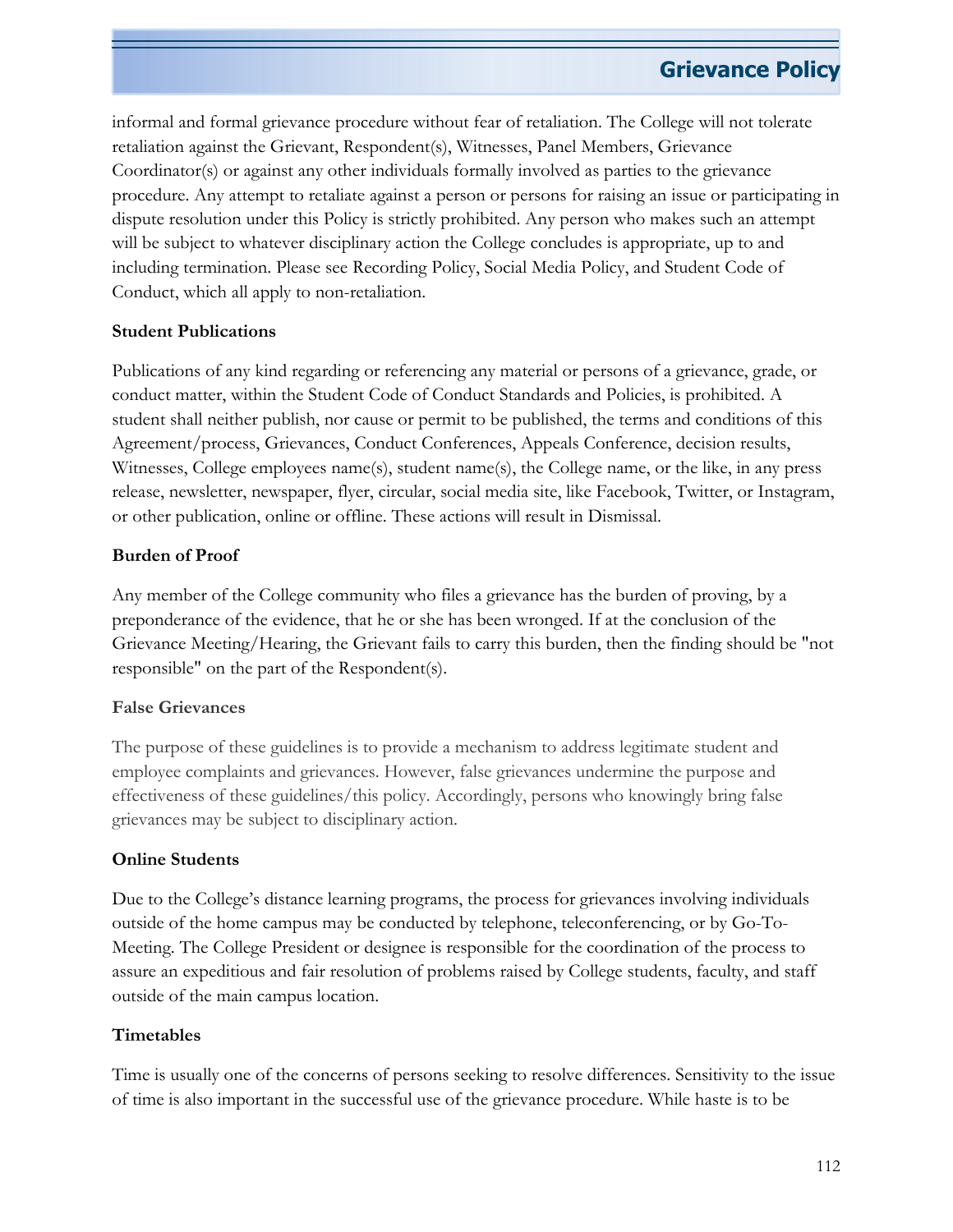avoided in the discussion and resolution of problems, the danger of crippling the possibility of a meaningful resolution by delaying discussion or work on the issues involved is equally to be avoided. This procedure addresses the crucial issue of time - establishing a time limit for each step in the procedure. An extension may be granted if necessitated by time limitations resulting from the College calendar or other special circumstances.

If an extension is desired by one or both parties involved in the resolution of a grievance, the request must be made in writing. The College President will approved/not approve any extension. The Grievant and Respondent will be provided written notice of any such extensions approved by the College President.

#### **Informal Resolution**

#### **Step 1: Informal Resolution – Initial Discussion**

Before filing a formal written grievance, the grievant must make a good faith effort to confer with the party against whom he or she has a grievance in an effort to resolve the matter informally. The grievance must be brought to the attention of the appropriate individuals within the timelines specified in these Procedures or the grievance will not be considered. Informal discussions between the parties at all levels of the College should occur in good faith to attempt to resolve the dispute. Discussions regarding informal resolution are expected to be treated with confidentiality. The Grievant should initiate this informal process within fourteen (14) days of the most recent incident or action leading to the grievance. This meeting should represent an effort to achieve by informal means what the Grievant regards as fair and reasonable resolution to the complaint.

The Grievant, has the obligation to adequately and fully inform the Respondent of the problem and what would be considered a satisfactory solution. The Respondent, in turn, has the obligation to consider the matter seriously and to answer issues as promptly as possible, yet not with undeliberated haste. Both parties have the obligation to act in good faith.

If the issue is not resolved, then the Grievant should proceed to Step Two of the informal process.

### **Step 2: Informal Resolution – Meeting with College President**

If the informal grievance is not satisfactorily resolved through informal means of Step One in the Informal Resolution, the following points are important. If the grievant wishes to pursue the informal grievance, the grievant must submit a written request for an informal resolution to the President within five (5) days from the attempt to resolve the dispute. Failure to submit such a request will constitute a waiver of the student, staff, or faculty member's right to pursue the grievance. The Grievant must submit a written informal grievance to the College President, within the timelines described in these Procedures, for consideration and further action, stating the nature of the grievance, the steps that have been taken to resolve, and the resolution expected.

The College President will determine whether the issue qualifies as a grievance as defined by this Policy and, if so, to hear the grievance and make a recommendation on the action, if any, to be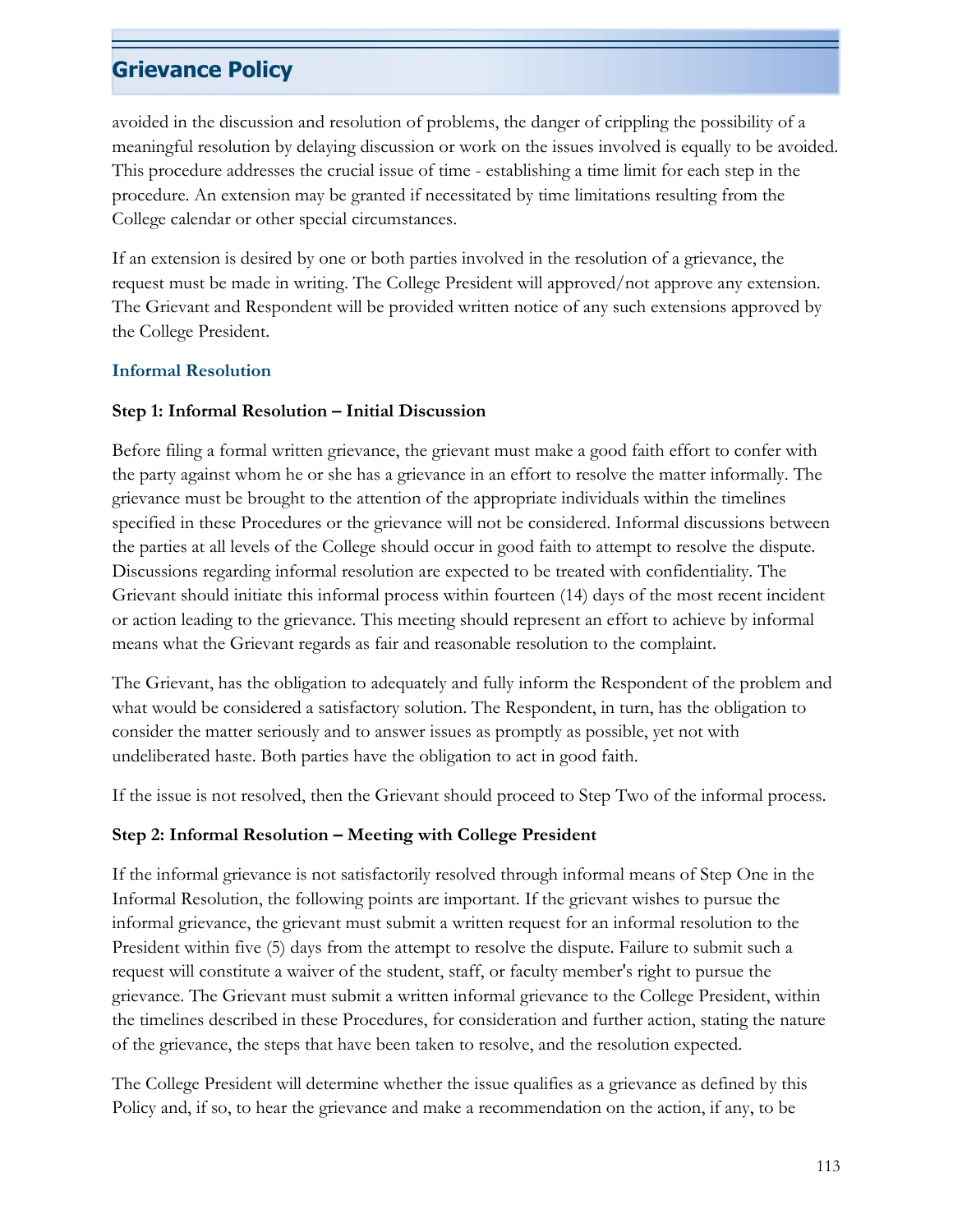taken. A meeting to discuss the Grievance should normally occur within fourteen (14) working days of the Grievant's notification of the grievance to the College President. College President may require any additional meeting that is necessary for resolution at his/her discretion. If the Grievance is resolved in this meeting, then the College President should prepare a written document summarizing the issue and its resolution and give a copy to the involved parties, if necessary.

The President/Dean may recommend that the grievant drop the grievance because it lacks merit or for other just cause. Such a recommendation, however, shall not be binding on the grievant. The President/Dean of the College shall confer with the parties and make every reasonable effort to resolve the grievance informally as quickly as possible. When possible, the College prefers to resolve conflicts informally through discussion or mediation.

If the Grievance is not resolved, then the Grievant is encouraged to use Step Three of the Informal Procedure.

### **Step 3: Informal Resolution – Mediation**

If the informal grievance is not satisfactorily resolved through informal means of Step Two in the Informal Resolution, the following points are important. Any student who has not reached an informal resolution will be required to go through mediation sessions with the President/Dean of the College. Mediation is an informal and confidential process through which the grievant and the accused can participate in search for a fair and workable solution.

If the informal grievance has not reached an informal resolution the Grievant must request for a Mediation Meeting in writing. The Grievant's request for a Mediation Meeting should generally be made within five (5) working days of the conclusion of Step Two of this procedure. Failure to submit such a request will constitute a waiver of the student, staff or faculty member's right to pursue the grievance. This meeting should generally occur within fourteen (14) working days from the date the Grievant requests the mediation meeting. The Grievant and all other involved parties must be informed of the date of this meeting in writing.

Mediation suspends the informal grievance procedure for up to thirty (30) days from the last meeting (in Step 2) with the College President to discuss the informal grievance resolution, and can be extended at the discretion of the President/Dean. The College President will participate in this meeting and will function as the mediator to facilitate discussion and assist in resolving differences between the parties. All parties will attend. The purpose of this meeting is to discuss the grievance and, if possible, reach a solution that is acceptable to all parties. Each party should be prepared to meet with a fair resolution desired.

If resolution is reached from this meeting the College President/Dean will document the meeting and the resolution. Copies of the written documentation will be given to the Grievant, the Respondent and to the appropriate supervisors, managers, dean and/or division executive(s) for implementation.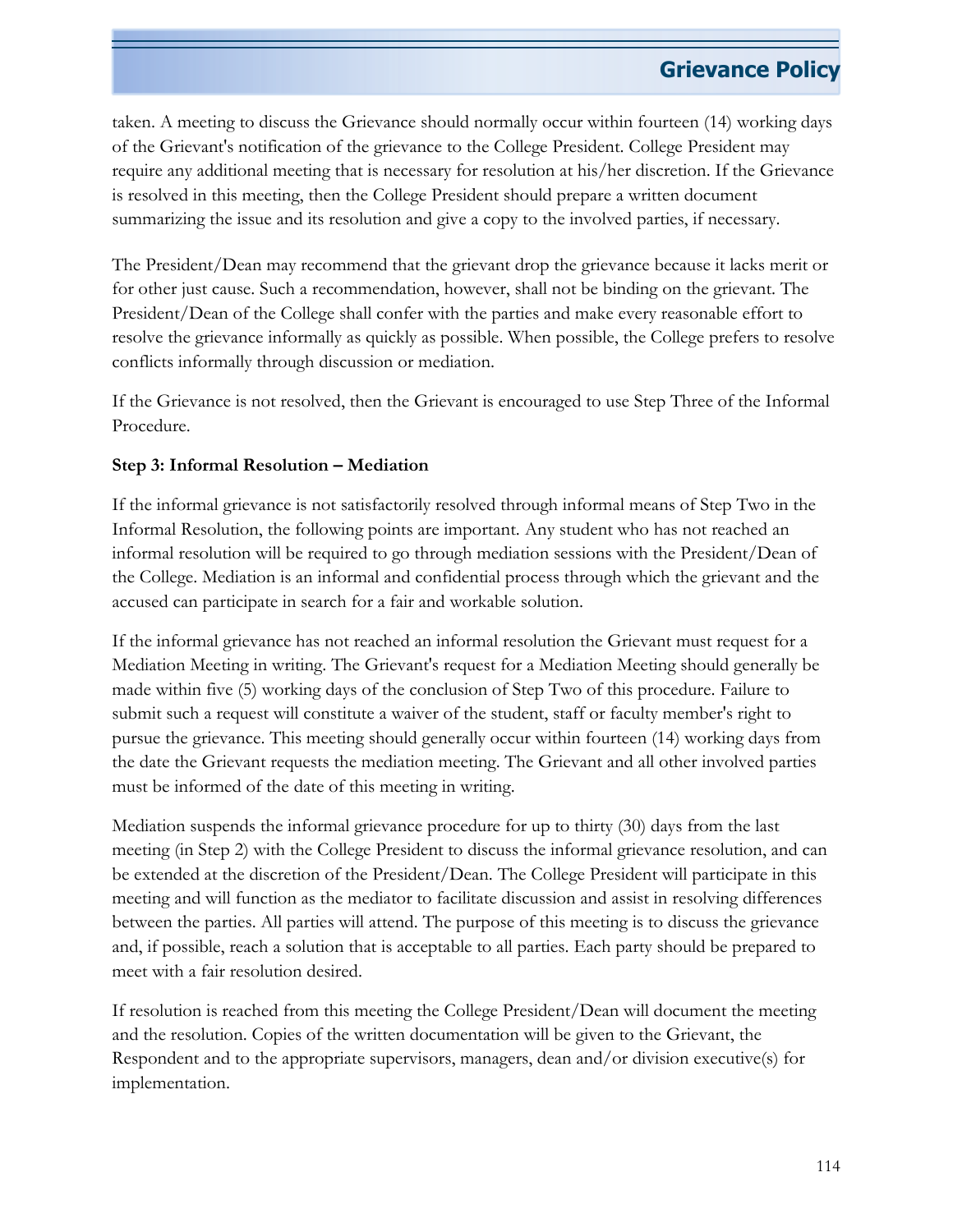Any grievance which has gone through the informal resolution state and mediation process after trying to resolve the grievance and choses to pursue the grievance, will need to file a formal grievance within five (5) days of the abandonment of an attempt at an informal resolution.

#### **Formal Grievance**

#### **Step 1: Written Request for Grievance Hearing/Meeting**

In the event the Grievance is not resolved through informal discussions and mediation, then the Grievant may choose to pursue the Formal Grievance Procedure as described below. Prior to invoking the Formal Procedure the Grievant must demonstrate that he or she has exhausted all Informal steps and mediation and is still not satisfied with the resolution of the issue.

A Written Request for a Grievance Hearing must be completed by the Grievant and submitted to the College President within five (5) working days of the conclusion of the final mediation meeting. Upon receipt of the Written Request for a Grievance Hearing, the College President will assess whether interim measures to protect the Grievant while the Grievance is pending are appropriate and will inform the Grievant and Respondent in writing if any such measures are taken. The College President will notify the Respondent and will give the Respondent a copy of the written grievance. The Grievant is required to prepare a written Request for Grievance Hearing to ensure that any subsequent Grievance Hearing will address the specific issues that most concern the Grievant. To file a formal grievance, the student must submit a written, signed statement (the "grievance") to the President of the College. The guidelines set forth below are designed to ensure that the written request for a Grievance Hearing clearly identifies those issues.

The Written Request, when made, must include the following information:

- The (current) date the Written Request for a Grievance Hearing is submitted to the College President;
- The Grievant's name and job title or student identification number, current email address and telephone number; All active .edu accounts will be the official communication for email.
- The department, division, or program in which the Grievant is enrolled or employed;
- The specific nature of the problem or complaint including;
	- o the name of the Respondent(s),
	- o all facts related to the complaint, and
	- o all documentation related to the complaint;
- A written summary of the steps undertaken in the Informal Procedure and all informal efforts that have been completed
- The student should state in writing that he or she has rejected any offer made during the informal process of resolution
- Copies of any documents produced as a result of that informal process including documents produced by the Grievant as well as any responses from the Respondent, supervisor, department head, or others;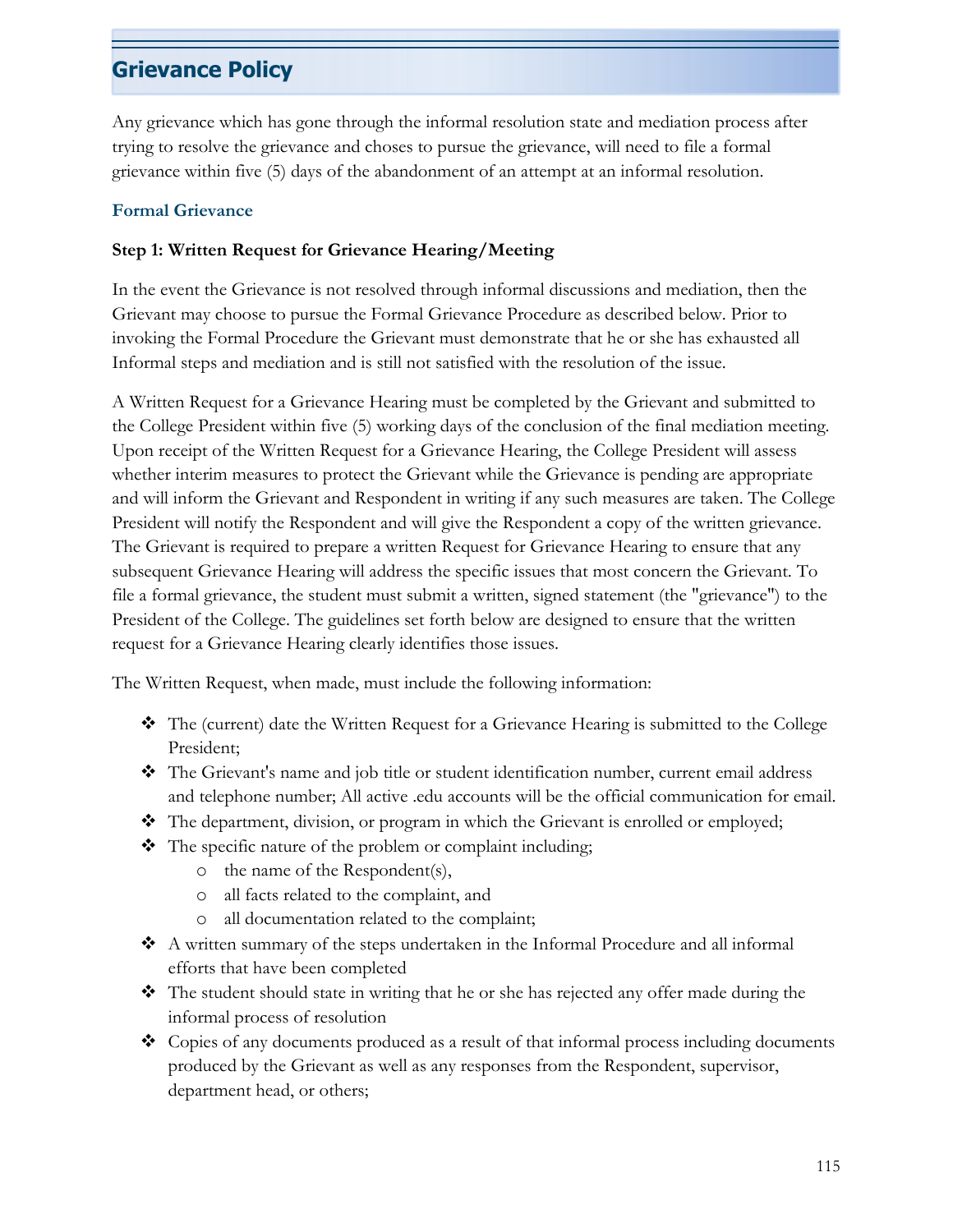- $\cdot \cdot$  If applicable, a list of not more than five witnesses and their current email address and telephone number for any witnesses the Grievant plans to produce at the hearing;
- State in writing that he or she has rejected which specific offer(s) made during the informal process of resolution.
	- o the specific reason(s) the grievant disagrees with responses obtained through the Informal Procedure;
	- o the Grievant's suggestion for proper resolution of the matter. Includes description of remedy sought.
- State in writing that he or she has accepted which specific offer(s) made during the informal process of resolution.
	- o the specific reason(s) the grievant agrees with responses obtained through the Informal Procedure;
- $\triangleleft$  The Grievant's suggestion for proper resolution of the matter.
- The Grievant's hand written signature.
- \* The written request will not be accepted through email.

#### **Step Two: The Grievance Hearing Panel**

#### **Purpose of the Grievance Hearing Panel**

The Grievance Hearing Panel has two charges. The first is to determine whether the Grievant's complaint is a grievable issue under this Policy. If the Hearing Panel determines that the issue is grievable under this Policy then its second objective is to hear the grievance and all related testimony and render a decision and recommendations on the issue(s) being grieved.

### **Appointment of the Grievance Hearing Panel**

The College President, upon receipt of a Written Request for a Grievance Hearing, will immediately notify the appropriate division executive and/or dean and the Director of Compliance. A hearing panel will be selected. This will normally be done within fourteen (14) working days of receipt of the Written Request for a Grievance Hearing.

#### **Step Three: Initial Meeting of the Grievance Hearing Panel**

The Initial Meeting of the Grievance Hearing Panel is a closed meeting, for Hearing Panel members only. This meeting will generally take place within fourteen (14) working days of appointment of the Panel members. The Panel will then determine whether the issue(s) presented by the Grievant are grievable under this Policy, including whether the grievance is valid or is a frivolous complaint.

Prior to the Initial Meeting of the Panel, the College President will provide members of the Panel with a copy of the Grievant's written complaint, and any other documents that are part of the grievance. At that time, members of the Grievance Hearing Panel may ask the College President to obtain additional documents that it believes to have relevance to the meeting.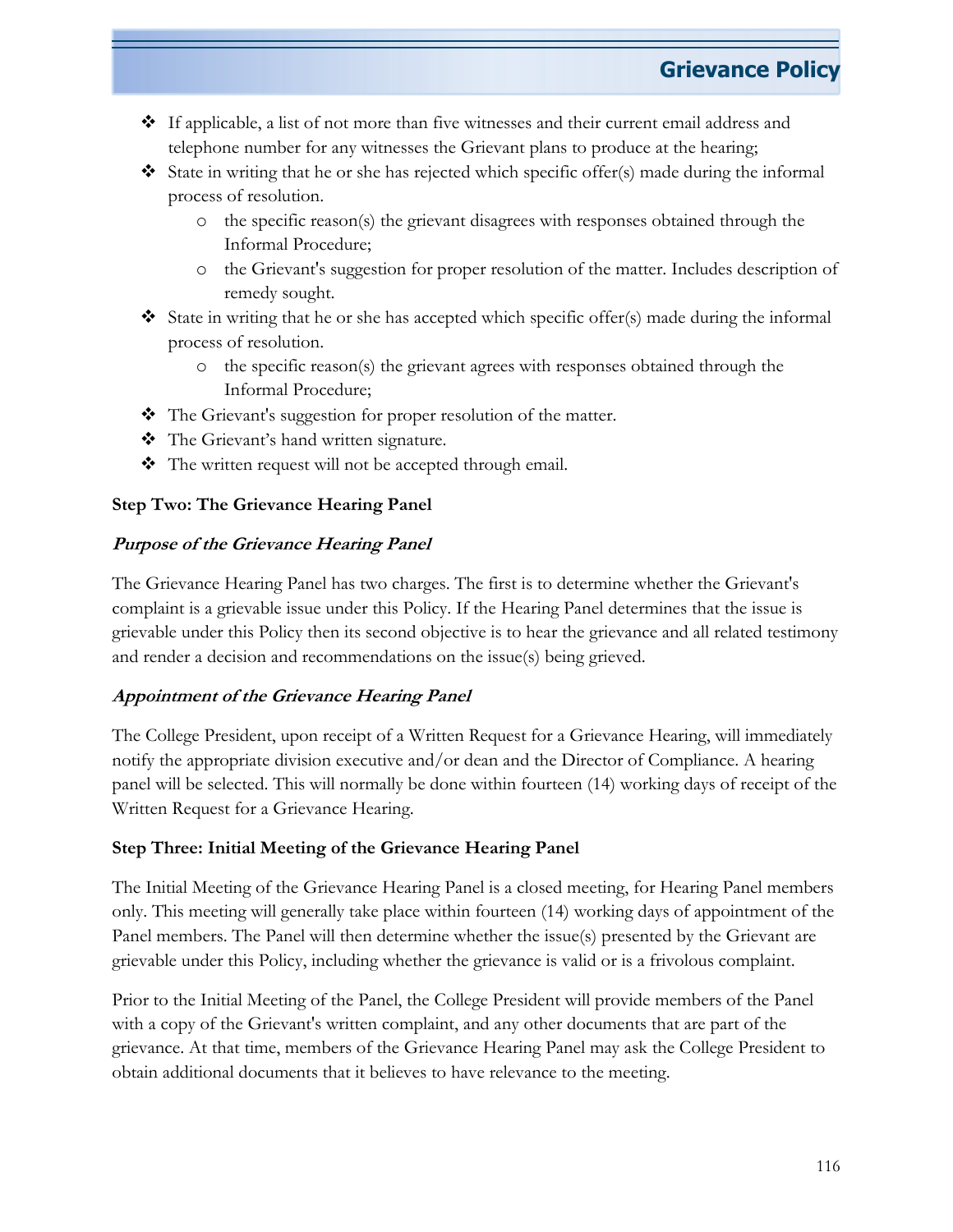The Panel's decision will be based on a simple majority vote of its members.

If the Grievance Hearing Panel decides the issue is not grievable under this Policy, then the College President or Director of Compliance will prepare a written report of the Panel's findings. The report will generally be issued within fourteen (14) working days of the Initial Meeting. The College President will then forward the report to the appropriate division executive(s) or Dean, Director of Compliance, and to the Grievant and Respondent(s).

If the members determine the issue is grievable under this Policy then the College President will notify the Grievant, Respondent(s), division executive(s) and/or dean(s), and Director of Compliance in writing of this decision and a separate meeting will be scheduled by the Grievance Hearing Panel for the purpose of hearing the grievance and issuing a report and recommendations.

#### **Step Four: The Grievance Hearing**

The scope of the Grievance Hearing is limited to the issue(s) identified in the Written Request for a Grievance Hearing.

The College President will schedule a date for the Grievance Hearing. The Grievance Hearing will generally be held within fourteen (14) working days from the date the Hearing Panel issues its decision from the Initial Meeting. The College President will notify the Director of Compliance of the date of the Hearing will notify all of the involved parties and witnesses in writing.

The Respondent will be asked to submit to the College President a list of no more than five witnesses each, and their current email address and telephone number, to speak on their behalf during the Grievance Hearing Panel meeting. This list must be given to the College President at least five working days prior to the Hearing date. The Grievant witnesses will have already been listed by the Grievant on the written request. Only witnesses whose names appear on this list will be permitted to participate in the Hearing. If extenuating circumstances exist the Grievance Hearing Panel may elect to hear testimony from additional witnesses the Panel believes have pertinent information to provide. Members of the Grievance Hearing Panel may ask the College President to obtain additional documents that it believes to have relevance to the Hearing.

Both the Grievant and Respondent may be accompanied at the hearing by a support person (e.g., student, parent, faculty member, staff member, associate); however, this person may not participate in the hearing or speak on his or her behalf. Potential witnesses, other than the Grievant and Respondent(s), must remain outside of the hearing room other than when they are required to testify.

Prior to the hearing, the Grievance Hearing Panel will establish an appropriate schedule for the proceedings. A typical schedule follows. Once the Hearing is begun, the Grievant will present an opening statement. The Panel may then question the Grievant. The Respondent will then present an opening statement. If there is more than one Respondent each may make an opening statement. After the opening statement of each Respondent, the Panel may question the Respondent(s).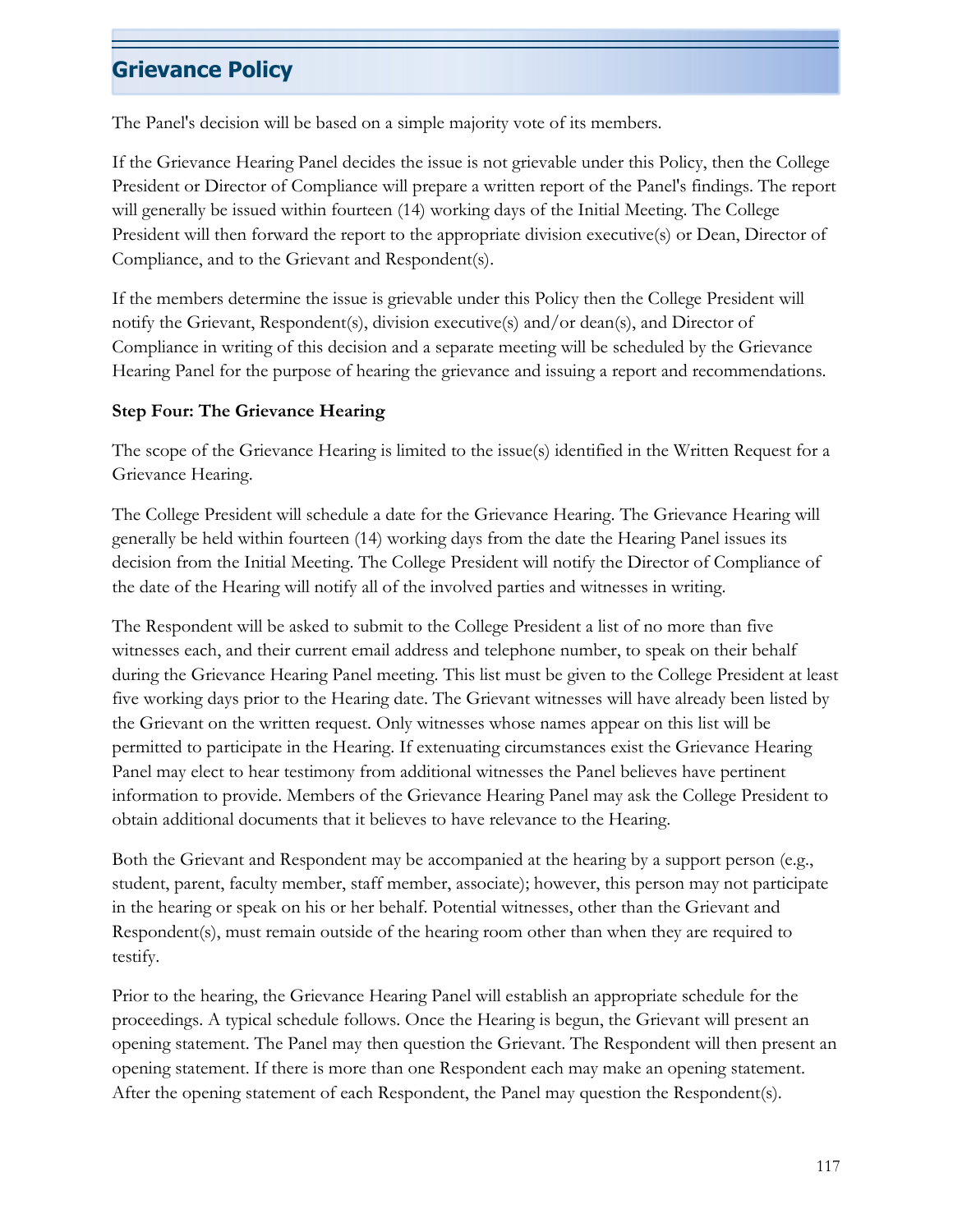After opening statements and questions have been completed, the Grievant may question each of the Grievant's witnesses. Following the Grievant's questioning, the Respondent may question each witness. The Panel may then question each witness.

After the Grievant has called all of the Grievant's witnesses, each Respondent will have a chance to call his or her witnesses and ask questions of each witness. The Grievant may then question the Respondent's witnesses. Following questioning by the Grievant, the Panel may question each witness.

After each side has called all of its witnesses, the Grievant and Respondent(s) may each make a closing statement. The Chair will then briefly review the issue(s) for determination, then all parties except Hearing Panel members will be excused.

Members of the Panel will then meet, in private, to evaluate information presented. If during its deliberations the panel determines that additional information and/or witnesses should be considered it may reconvene the hearing at an appropriate time to do so.

The Grievant has the burden of proving by a preponderance of the evidence that he or she has been wronged.

The Hearing Panel's determination will be based upon a vote of a simple majority of the Panel.

### **Report of the Hearing Panel**

The Panel's decision will be based on a simple majority vote of its members.

The Chair of the Grievance Hearing Panel or designee shall prepare a written report summarizing the Panel's findings as to whether the grievance has merit and will include recommendations on corrective action(s) to be taken, if any. The Chair's report will generally be given to the College President within fourteen (14) working days of the conclusion of the hearing. If the Panel requires longer than fourteen working days, the Chair of the Grievance Hearing Panel or designee will notify the College President, in writing, of the delay.

Upon receipt of the Hearing Panel's report, the College President will provide a copy to the Director of Compliance. The Director of Compliance will generally have fourteen (14) working days to review the report and issue a final written decision and corrective action report to the College President. The College President will transmit this final written decision to both the Grievant and Respondent.

If the determination is made that the grievance has merit, the College will take appropriate, corrective, and remedial actions.

### **Appeal of the Grievance Hearing Panel Decision**

A. Procedures for Appealing a Panel's Determination that an Issue is not Grievable.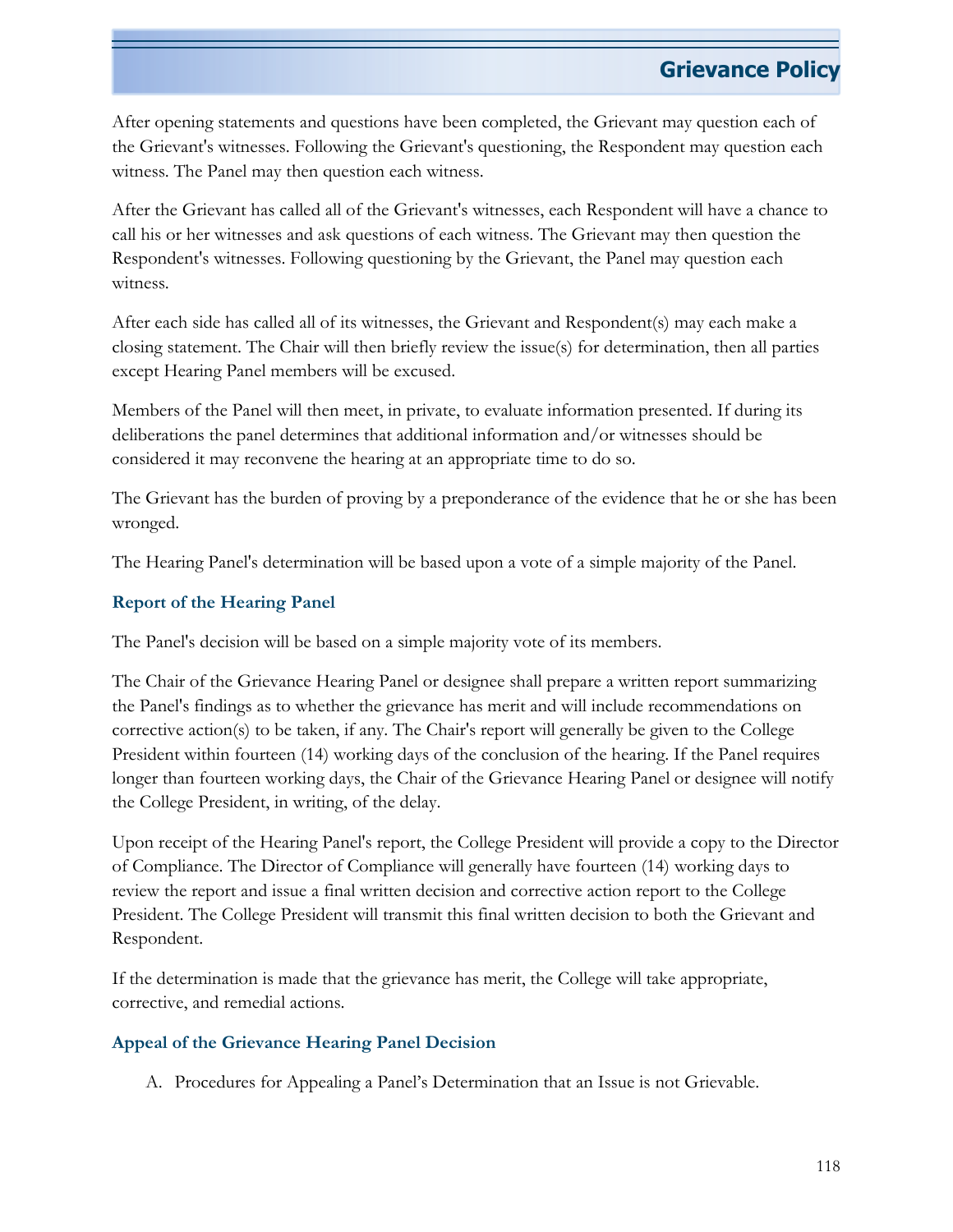If the Grievance Hearing Panel determines that the issue is not grievable under this Policy then the Grievant may appeal this decision to the College's President. The appeal must be made within five (5) working days of the date of the decision of the Grievance Hearing Panel, in accordance with the procedures below.

To appeal a Panel's determination that an issue is not grievable under this Policy, a Grievant must submit a written appeal request to the College President. This written appeal request must state the Grievant's basis for appealing the Panel's determination. The College President will then submit the appeal to the Director of Compliance in writing of his or her decision within fourteen (14) working days of its receipt of the appeal. The College President will notify the Grievant and Respondent of the decision in writing. The President's decision on the appeal is final at the institutional level. If the President reverses the Hearing Panel's determination, the grievance will proceed to a Grievance Hearing in accordance with the procedures described above.

B. Procedures for Appealing a Hearing Panel's Post-Hearing Determination on the Merits.

A Grievant or Respondent who disagrees with a decision issued following the Grievance Hearing may appeal the decision to the President. To appeal the decision, a party must submit a written request for appeal to the President within five (5) working days of the date of receiving the initial written decision. The written request for appeal must include a clear explanation of the party's basis for appealing the Panel's decision.

The President will thoroughly review the Grievance Hearing Panel's recommendations, along with any witness statements or other documents used during the hearing and any additional information. After conducting this review, the President will furnish a written decision to the Director of Compliance within fourteen (14) working days after receiving the written request for appeal. If the President's review of a case requires longer than fourteen days, then he or she will notify the Director of Compliance in writing of the delay who will notify the Grievant and Respondent in writing.

The President's decision regarding the appeal will be submitted to the Director of Compliance, members of the Hearing Panel, and appropriate members of management of the decision. The President's decision on the appeal is final at the institutional level.

### **Conclusion**

The College reiterates the positive nature of the grievance Procedures. These Procedures provide structures which should smooth and speed the resolution of College-related grievances and thus affirm the College's desire to treat each student and each employee fairly. The publication of this Policy and Procedure should guarantee access to the necessary information for the internal resolution of College-related grievances at a Pierce Mortuary College.

#### **Additional Grievance Policies Available**